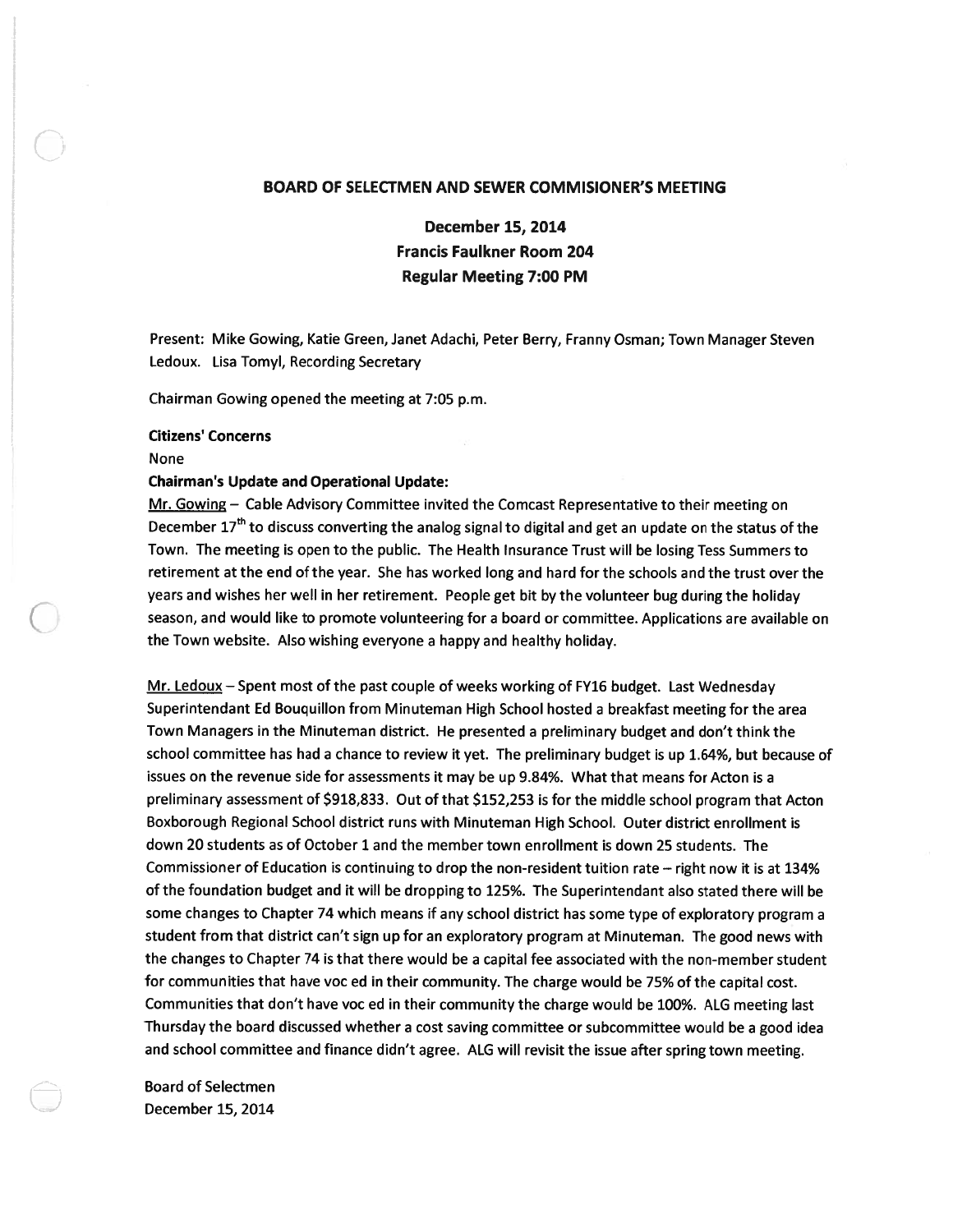#### Public Hearings and Appointments

7:10 p.m. National Grid Petition for Gas Main Installation, Henley Road — Mr. Gowing read the public hearing notice. Applicant has requested <sup>a</sup> gas main installation to serve 11 Henley Road. The Engineering Department reviewed the reques<sup>t</sup> and recommends approval from the board. Ms. Adachi moved to approve, Ms. Green seconded. All Ayes — UNANIMOUS VOTE

7:15 p.m. Town Manager FY16 Budget Presentation - Town Manager Ledoux presented the FY16 Budget Report

7:55 PM FY 15 Tax Classification Hearing — continued from December 1, 2014 - Mr. Gowing read the public hearing notice. Representing the Board of Assessors presen<sup>t</sup> was Brian McMullen, Director of Assessor's Office, and Carol Leipner-Srebnick, Chair of the Board of Assessors. Both gave an overview of the FY15 Tax classification on December 1, 2014 to the Board of Selectmen and what the BOS will have to vote on at the December  $15<sup>th</sup>$  meeting. The Selectmen's Decisions are as followed:

- 1. Adopt <sup>a</sup> Residential Factor (tax rate of \$19.05)
- 2. Adopt Open Space Discount (currently no parcels apply)
- 3. Adopt Residential Exemption
- 4. Adopt <sup>a</sup> Small Commercial Exemption

Ms. Adachi moved to approve decision 1, and no on decisions 2-4. Mr. Berry seconded. All Ayes -UNANIMOUS VOTE

8:10 PM Site Plan Special Permit Amendment #07/10/09—422, 107-115 Great Road—Applicant has requested <sup>a</sup> continuance to January 26, 2015 at 7:10 PM Ms. Adachi moved to approve, Ms. Green seconded. All Ayes. — UNANIMOUS VOTE

## Selectmen's Business

Design Review Board Charge Update 2014— Ms. Adachi has requested to continue the discussion at the next meeting in January to give more time for the Design Review Board to review and comment on the document.

Close Warrant for Annual Town Meeting 12/31/2014 — this closes warrant for citizen petitions

Open Space and Recreation Plan Discussion - Ms. Adachi discussed some of the changes that have been made since the previous version. Ms. Adachi moved to approve the OSRP and to approve the Chair to back the plan, Ms. Green seconded. All Ayes. UNANIMOUS VOTE

Selectmen to Vote on Members of the Acton Nursing Service Task Force - Mr. Gowing is requesting to have all applicants be vetted and recommended by the VCC regardless being <sup>a</sup> committee or task force so that the Task Force be voted on and approved all at once as well as finalizing and approving the new charge.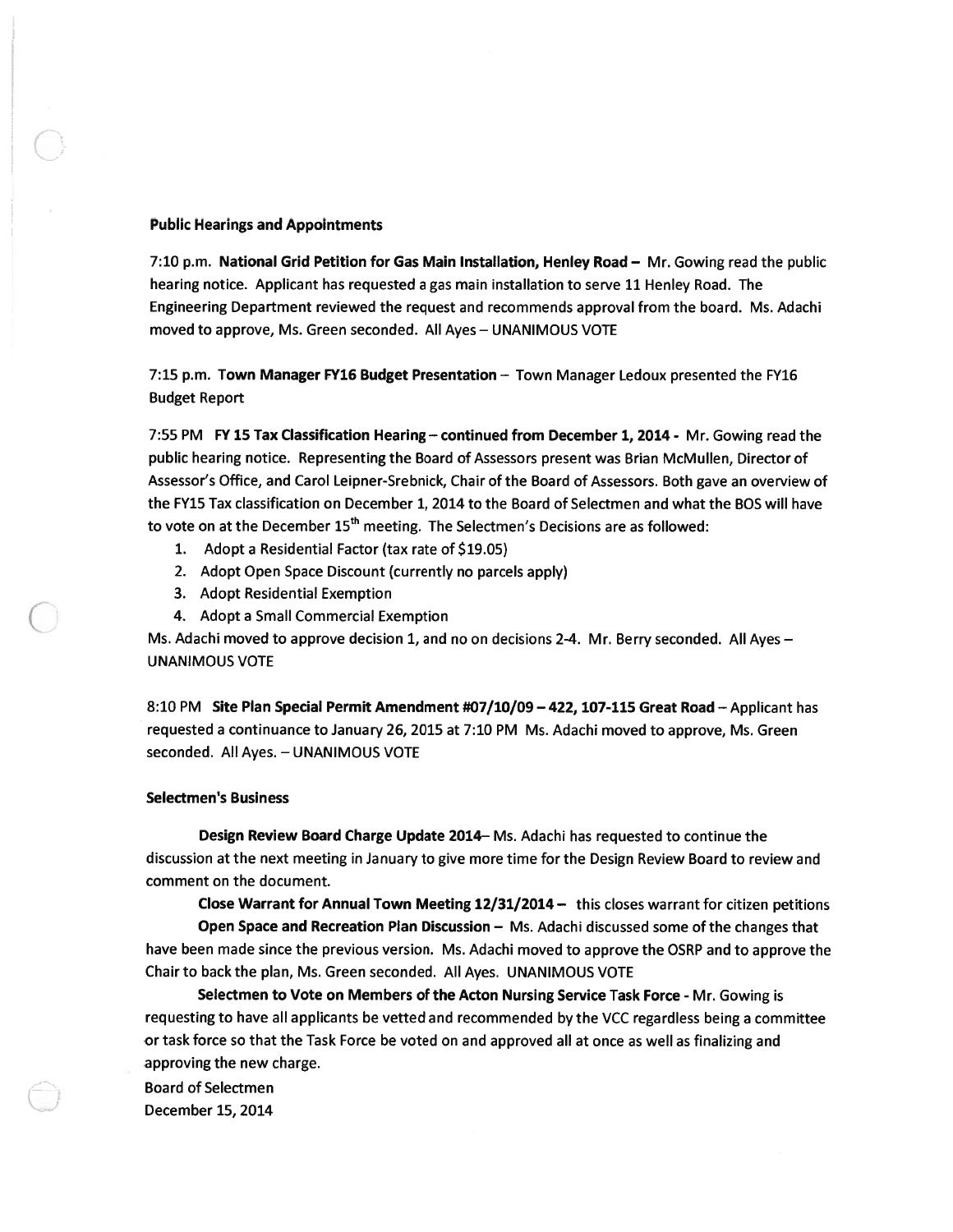#### Selectmen's Reports:

Ms. Adachi: Acton Community Housing Corporation, 12/11 - Public session on proposed housing production plan. Well-attended, largely by Town committee members, including 4 Selectmen, most of ACHC, Acton Housing Authority Director Kelley Cronin and several AHA board members, etc.

Design Review Board — Ms. Adachi previously meeting last Friday with Planning Department, further revision of draft charge, and postponement to 1/2015 of Selectmen discussion of revised DRB charge to allow time for DRB members to comment.

Finance Committee, 12/9 — Financial updates by Superintendent and Town Manager about FY14 close, FY15 to date, including preview of Town Manager's preliminary FY16 budget. FinComm continuing outreach to community, most recently to Parent-Teacher-Student Organizations, in which there is <sup>a</sup> misconception that municipal and School District have different approaches to funding Other Post Employment Benefits. Continued FinComm exploration of stabilization funds: using existing and creating new capital fund, appropriating 400K for each; discussion of whether general fund could be used for School District purposes. Mr. Evans criticized proposed capital fund whereby today's taxpayers/residents would pay into fund for future capital expenditures that they might not be around to benefit from. North Action Fire Station Committee — Mr. Evans recounted long history of fire station study committees and then agreed to serve as FinComm representative on new committee.

Land Stewardship Committee — Meeting tomorrow.

Water Resources Advisory Committee — Meeting Wednesday.

Regionalization Finance Oversight Subcommittee — Meeting Thursday.

Acton Boxborough United Way community forum, 12/11 — Well-attended, as Ms. Osman reported. Barely enoug<sup>h</sup> time to do introductions. Lots of talk of challenges, updates on programs including by Ms. Osman about CrossTown Connect. Community forum is akin to Acton Safety Net meetings but larger-scale.

Diversity Coalition — Final repor<sup>t</sup> on 18 months' activities is final format, but delaying release till after 1/2015 meeting.

495/Metrowest Partnership, 12/2 — Board of Directors meeting. Discussion of Governor's 9c cuts, impact on Partnership budget, which relies on Regional Economic Development Program, which was not affected but as to which Partnership funding amount is unclear; and 50K budget earmark, which was dropped. Partnership reorganizing corporate sponsorship categorie, and some possibility that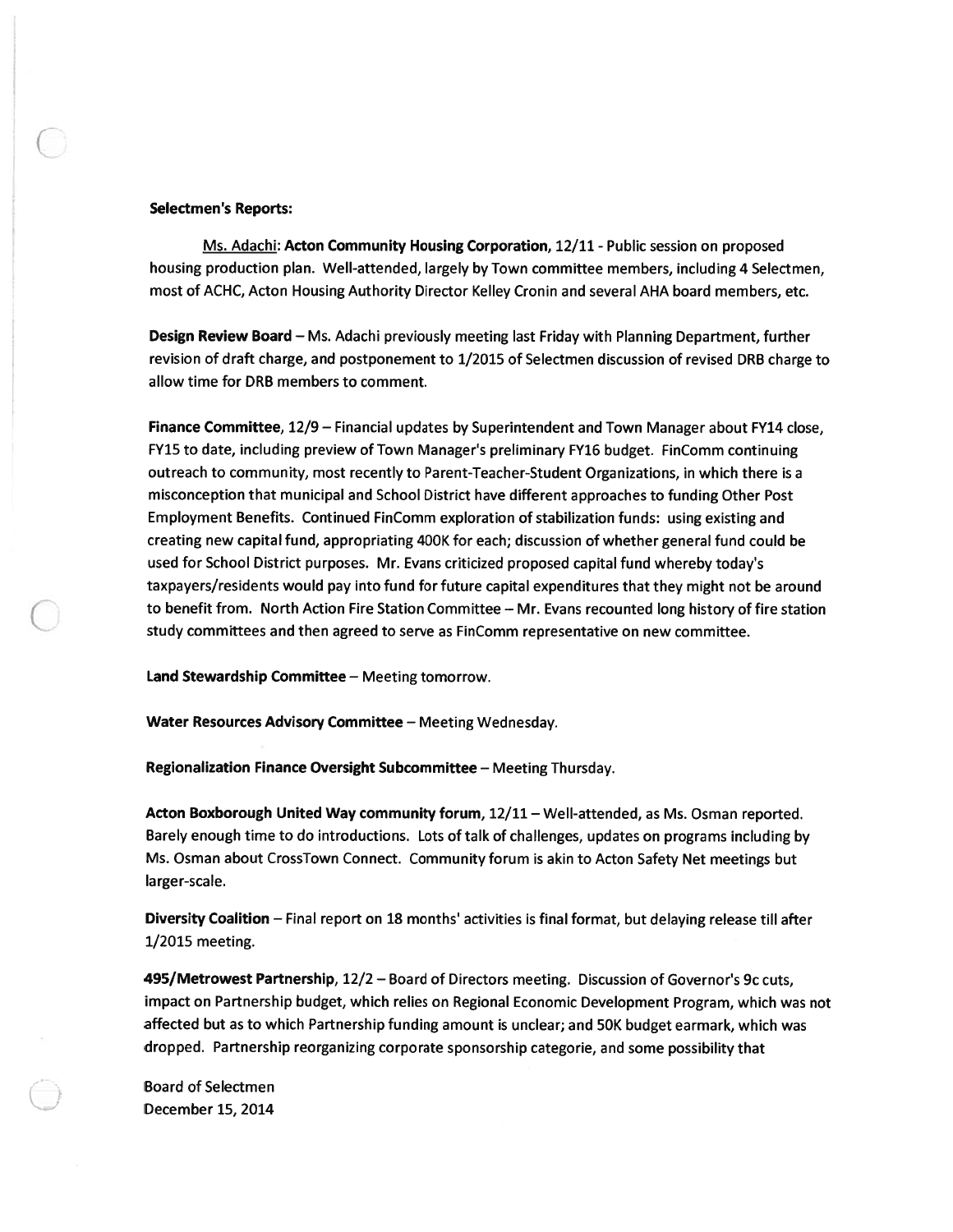organization will seek nominal donations from member municipalities. Update about federal Environmental Protection Agency draft stormwater permit/regulations, for which comment period ends this month; Partnership and other entities requesting 90-day extension for comments. As Ms. Adachi noted earlier, expectation is the EPA will take 1 year to process comments, with final permit/regulation coming out in 2016, and including 6-month delay before new standards become effective

Ms. Green: The Acton Boxborough Regional School Committee met and heard a presentation from Steve Noone of the Finance Committee on OPEB. The Committee also discussed doing an existing conditions and master <sup>p</sup>lan study to evaluate their capital needs. This is something that may or may not be in the FY16 budget. MASBO, the Massachusetts Association of School Business Officers, is going to do <sup>a</sup> review of the region's business practices. With new leadership, including <sup>a</sup> new Superintendent and Finance Director, this is <sup>a</sup> particularly good time for MASBO to do the review and to offer suggestions on efficiencies or other ways to improve the region's business practices. The region is still reacting to the 9C cuts and what those may mean for the FY15 budget. Ms. Green attended the League of Women Voter's annual Chat & Cheer party. Acton's legislative delegation, Senator Eldridge and Representatives Atkins and Benson, attended and spoke about what issues they hope to focus on in the legislature next year. The Acton Boxborough United Way Needs Assessment Study Committee met. They are continuing to work on collecting both qualitative and quantitative data to better understand the issues facing our communities, the resources available, and where the gaps between those are. The Historical Commission met, but Ms. Green had to miss that meeting as it was at the same time as the ABUW meeting. The Acton Leadership Group met, but that was covered by the Chairman and Manager. Ms. Green attended the Housing Production Plan forum. As others mentioned, it was <sup>a</sup> grea<sup>t</sup> event with lots of interesting information and good discussion. The slides presented at the Forum are available on the town website.

#### Ms. Osman: Transportation Advisory Committee 12-3-14

Discussed Rail Shuttle expansion possibilities. TAC would like to work with CrossTown Connect and Town to find ways to better deliver commuters who live north and west, near 2a and 27, to the train.

#### Lowell Regional Transit Authority LRTA Dec. 4, 2014

The Jan. meeting may include <sup>a</sup> tour of the new Gallagher Terminal parking lot to open in February. It includes <sup>a</sup> walkway to the furniture building next door.

LRTA is installing new AVL-GPS system on buses, bringing the station up to par with the rest of the country, choosing <sup>a</sup> contractor within <sup>a</sup> few weeks.

There was <sup>a</sup> UMass Lowell meeting about how to increase ridership of students to the schools. There will be <sup>a</sup> meeting of Jim Scanlan, Admin. Dir. of LRTA with Middlesex Community College on the same issue on Jan.7 which he invited me to join. This is a relevant issue not only from the Lowell end of the

Board of Selectmen December 15, 2014

C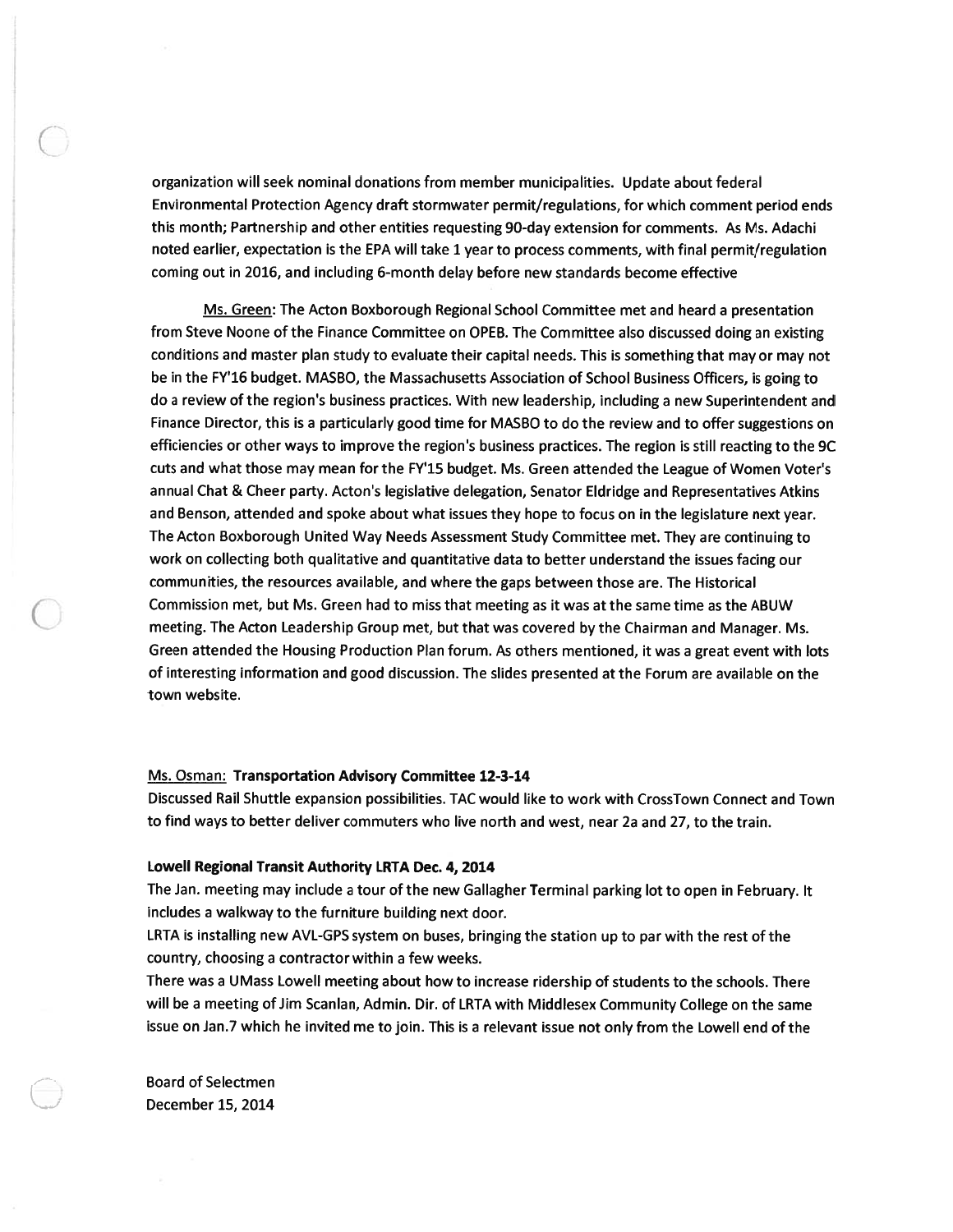LRTA, but from our area <sup>I</sup> have heard families who were in need of transit up to Middlesex or UMass Lowell, both, and lack of transportation was affecting their educational decisions. LRTA has 4 new accessible minibuses expected in March, to be used on fixed route. They just had their highest 10 month ridership total ever. Ridership is up, weekdays and Saturdays. Other RTA's have started Sunday service: Worcester, Merrimac Valley, Pioneer Valley. LRTA considering same. It would be approx. \$5000 to \$6000 to add Sunday service, but I am not sure for what route the need was identified.

There was discussion of Veterans transportation and why can't LRTA go to the Bedford VA. Montachusett Area Regional Transit MART does do this. <sup>I</sup> will mention this at the college meeting, as Middlesex already shuttles between the Lowell and Bedford campuses.

This is the month that we are supposed to be reviewing and commenting on the Draft Regional Transportation Plan. One issue the LRTA could use input on from its towns is on how to make later night/earlier day/Sun. service better for towns who pay their assessment to LRTA. We pay an assessment.

<sup>I</sup> believe we should be looking as <sup>a</sup> Town at the Draft Regional Transportation Plan for the Boston MPO and commenting on it. Very important to do so. Only services in the <sup>p</sup>lan are eligible for the ETA grants that are upcoming. <sup>I</sup> may reserve Town Hall and have <sup>a</sup> night or <sup>a</sup> Saturday for public input. This is <sup>a</sup> fast schedule but important.

Here is info taken from www.ctps.org website of the Boston MPO. I put the important info in bold below:

# Coordinated Public Transit—Human Services Transportation Plan Released for Public Review

The MPO has released for public review its Coordinated Public Transit—Human Services Transportation Plan, which identifies the transportation needs ofthe elderly and people with disabilities in the Boston region and the services that currently exist to serve these populations. Only the projects that meet the needs identified in this <sup>p</sup>lan are eligible to receive funding from the Federal Transit Administration's Section 5310 program. The MPO will be accepting comments from the public through 5:00 PM on Tuesday, December 30. The public review period offers an opportunity for members ofthe public to provide input about the transit needs of the populations served by the Section 5310 program and to identify current transit services that are not documented in the plan. Click here for the draft document. The MPO is <sup>p</sup>lanning to vote on the <sup>p</sup>lan at the meeting it has scheduled for January 8, 2015. The meeting will begin at 10:00 AM in Conference Rooms 2 and 3 of the State Transportation Building, 10 Park Plaza, in Boston. Members of the public are welcome to attend. Please click here if you wish to submit a comment online. You also may send comments by mail, email, fax, or phone: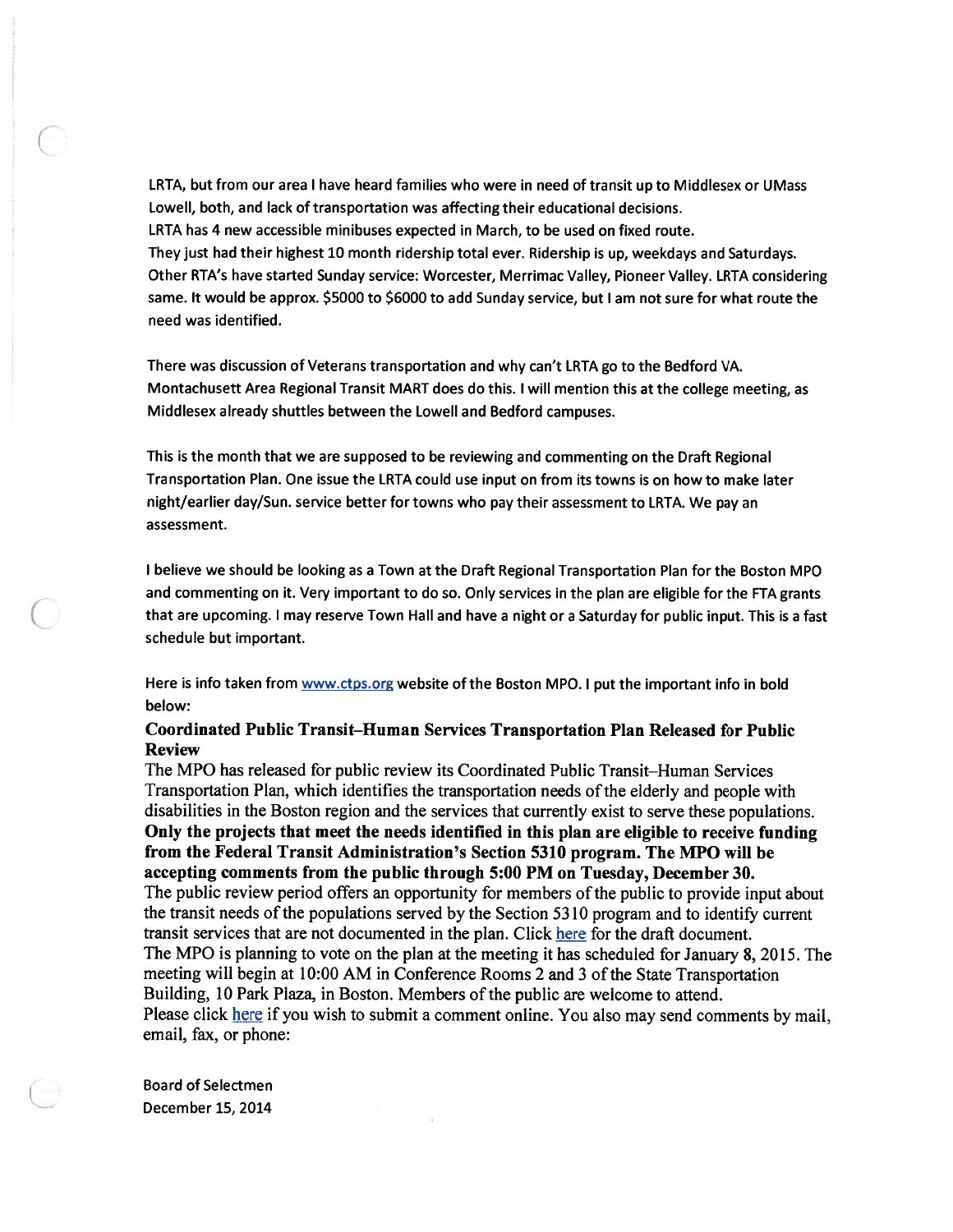Boston Region Metropolitan Planning Organization State Transportation Building 10 Park Plaza, Suite 2150 Boston, MA 02116-3968 Voice: 617-973-7100 Fax: 617-973-8855 flY: 617-973-7089 Email: publicinformation@ctps.org

## Economic Development Committee EDC Dec. 4 2014

David Foley and Larry Kenah, between meetings, had developed <sup>a</sup> process by which the EDC would develop its goals, objectives, and projects. We go<sup>t</sup> going on this process. We spen<sup>t</sup> <sup>a</sup> lot of time discussing difference between goals and objectives. And we revised our goals. We took home homework to meet with subcommittees to develop objectives and projects to go with each of the goals. My group worked on the third goal (see below). Interesting to realize, as we did so, that promoting Acton to consumers helps the businesses as well so perhaps could be added to that third goal.

Revised EDC Goals

C

 $\Box$  Take care of existing businesses

 $\Box$  Facilitate the relationships between businesses and town government

 $\Box$  Promote Acton to the outside world by providing relevant information to prospective businesses.

## Cemetery Commission 12-10-14

One of projects that came out of Natural Resources was making Kennedy Service Center accessible. The Cemetery Commission voted yes to using \$35k trust fund money matched with genera<sup>l</sup> fund money to pay for this project.

Harris St. was also discussed. They voted <sup>2</sup> to <sup>1</sup> to suppor<sup>t</sup> the Town Manager in considering taking <sup>2</sup> old cemetery articles with money in them from years ago to be pu<sup>t</sup> toward the purchase of the Harris St. building Fish and Wildlife regional office building. NARA and Cemetery and other town equipment used by Natural Resources will be stored in the Harris St. building.

# Open Space Committee 12-5-14

Discussed the status of many different parcels.

## United Way of Acton and Boxborough Community Forum 12-11-14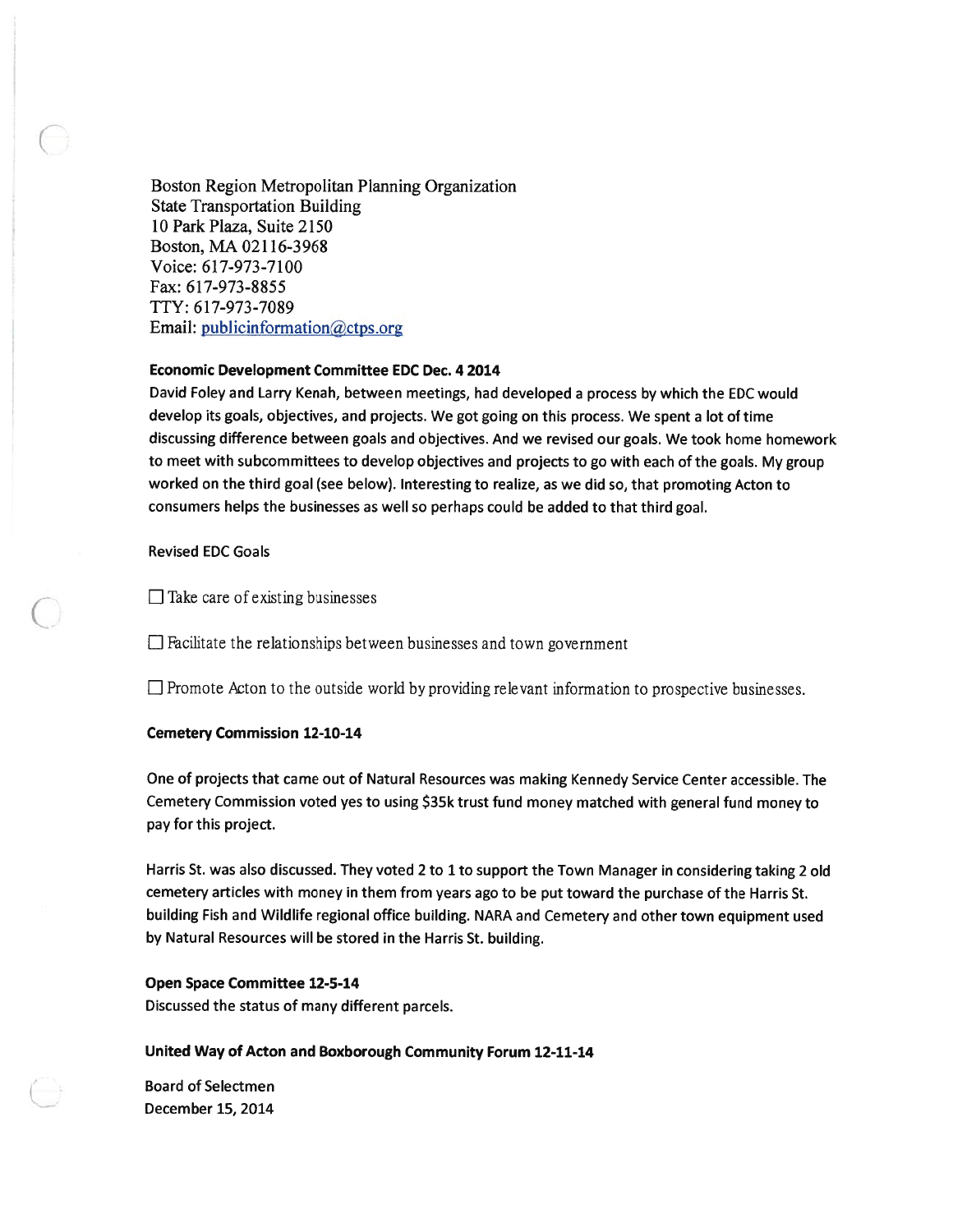Reports on trends and needs and successes from many local agencies and providers including Officer Campbell. Three Selectmen were there.

Public meeting on Housing led by Metropolitan Area Planning Council MAPC 12-11-14 (Janet reporting too)

#### CrossTown Connect Dec. 12 (CTC)

Established budget and dues for fy year 16-

Steve Ledoux has included Acton's dues in the budget workbook.

District Local Technical Assistance gran<sup>t</sup> program of MAPC might have been able to fund the second componen<sup>t</sup> of the Community Innovation Challenge gran<sup>t</sup> --defining routes and partners for <sup>a</sup> last mile transportation from the train to businesses—and initially they had interest but as looked closer they thought the Boston Metropolitan Planning Organization's Central Transportation Planning Staff would be more appropriate.

Workforce Development Program has <sup>a</sup> gran<sup>t</sup> that might be useful for establishing service to Westford businesses or Devens but the matching gran<sup>t</sup> is difficult to obtain. Businesses already pitch in toward transportation for employees from Alewife. That route avoids the cost of the train for the employees. The issue at hand is how to ge<sup>t</sup> employees here by train and last mile service at similar cost.

#### CTC has

C

5 communities- Acton, Boxborough, Littleton, Maynard, Westford 5 businesses- Gutuirrez, Clock Tower Place, Red Hat, IBM, Juniper Network

# Shuttle Subcommittee

First meeting of this subcommittee which includes both Towns and Businesses. There are very interested businesses in Westford, and the chair, Chris Kluchman of Town of Westford, asked what businesses or business parks in Acton would have sufficient density. Need sufficient need in small location—too many stops makes it too slow. If anyone has ideas about this, let me know. In the meantime, the Shuttle Subcommittee of the CTC board is focusing on three directions from Littleton Station: Toward Cisco, Toward Westford, Toward Devens. Chicken and egg thing, as more businesses would be attracted to an office par<sup>k</sup> that did have reverse commute shuttle to it. But right now, businesses are spread out.

Interviewed candidates for COA Board and Senior Center Study Committee